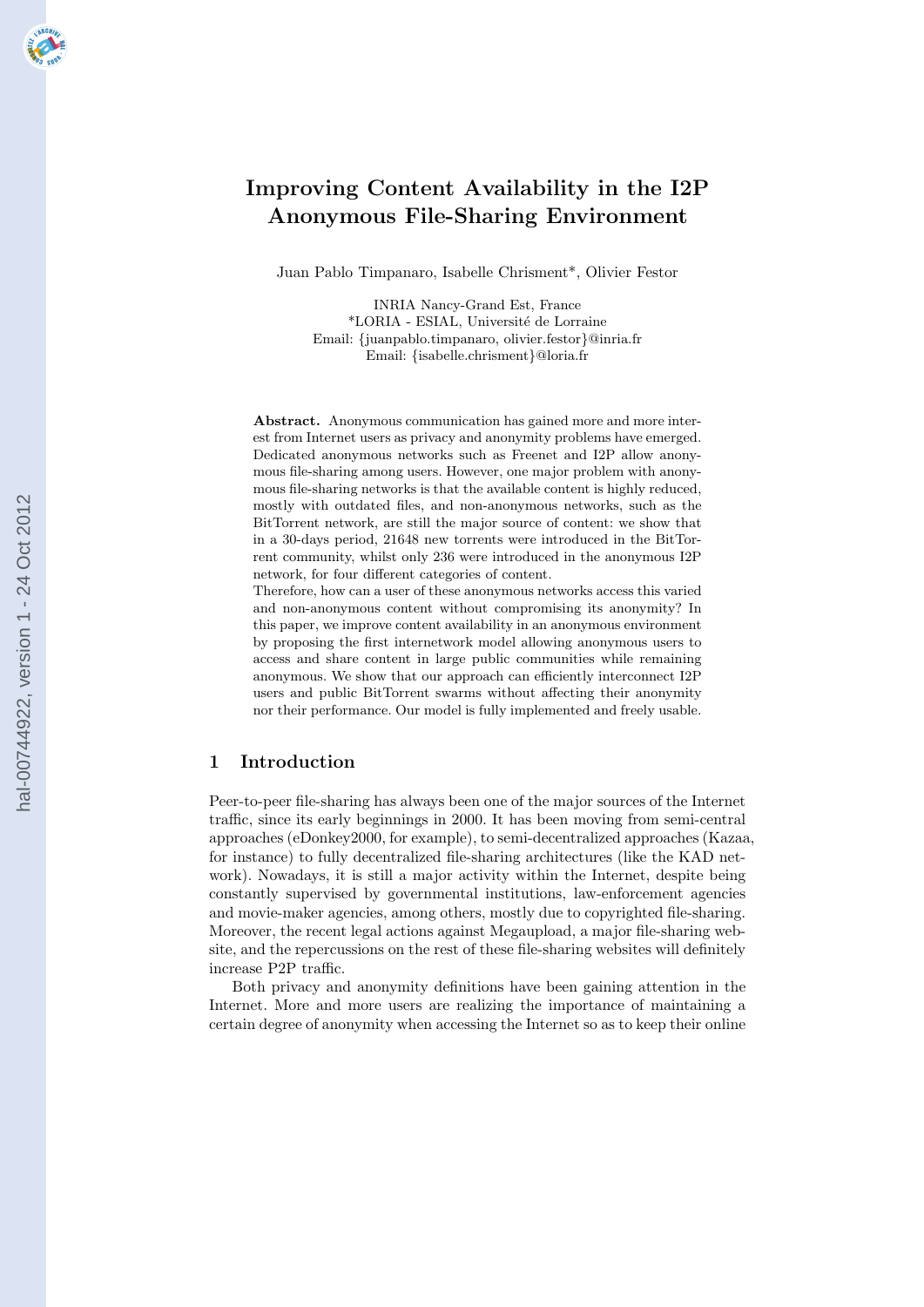ideas and their real identities separated. Within the P2P world, anonymous file-sharing is usually linked with illegal or copyrighted downloads; however, maintaining a user identity hidden is important to avoid censorship by certain institutions, avoiding file-sharing profiling through data mining or retaliation against the uploading/downloading of unofficial leaks, among others.

Despite the wide range of anonymous file-sharing options, one of the problems is that the biggest sharing communities are still public. Let's consider the BitTorrent community, which is one of the biggest content distribution communities. Which options do BitTorrent users have to become anonymous whilst downloading? And regarding users that already formed part of an anonymous network, how can these users access BitTorrent content from their anonymous networks?

In the first case, many BitTorrent users are routing their traffic through paid VPNs or dedicated BitTorrent proxies, like BTGuard or Torrent Privacy. Nevertheless, these services are not a guaranty of anonymity, since they are run by a single operator and can get compromised. Using the Tor network [1] for routing BitTorrent traffic is rather popular among downloaders. However, recent studies [2, 3] have proved that the Tor network is inadequate for anonymizing BitTorrent traffic, in addition to an official review<sup>1</sup> in the network website.

In the second case, several users formed part of anonymous file-sharing networks, like the Anomos network<sup>2</sup>, or the I2P network [4]. Users within these networks preserve their anonymity while downloading among themselves, but the lack of recent or varied content make these networks unattractive for up-todate file-sharing.

In this paper, we consider improving content availability in anonymous environments by taking into account public anonymous networks and their interactions with non-anonymous environments.

Our main goal is to study and develop the first model for internetwork communications: how can a user within an anonymous network access content in a non-anonymous one and remain anonymous? Our main contribution is to develop a fully operational interconnection model and test it with two current networks: the I2P network and the BitTorrent network.

This paper is organized as follows: Section 2 presents our measurements on the available content within the public BitTorrent environment and the I2P network file-sharing environment. Section 3 introduces our interconnection model, applied to both anonymous and non-anonymous environments. A fully implementation and further experiments of our model applied to the BitTorrent environment and the I2P network is presented in Section 4. Section 5 introduces our internetwork threat model and section 6 brings forward a set of important questions and ideas worth answering. Section 7 points out previous and current work on anonymous networks and anonymous file-sharing. Finally, Section 8 concludes this work.

<sup>1</sup> http://blog.torproject.org/blog/bittorrent-over-tor-isnt-good-idea

 $^2$  http://anomos.info/wp/category/anomos/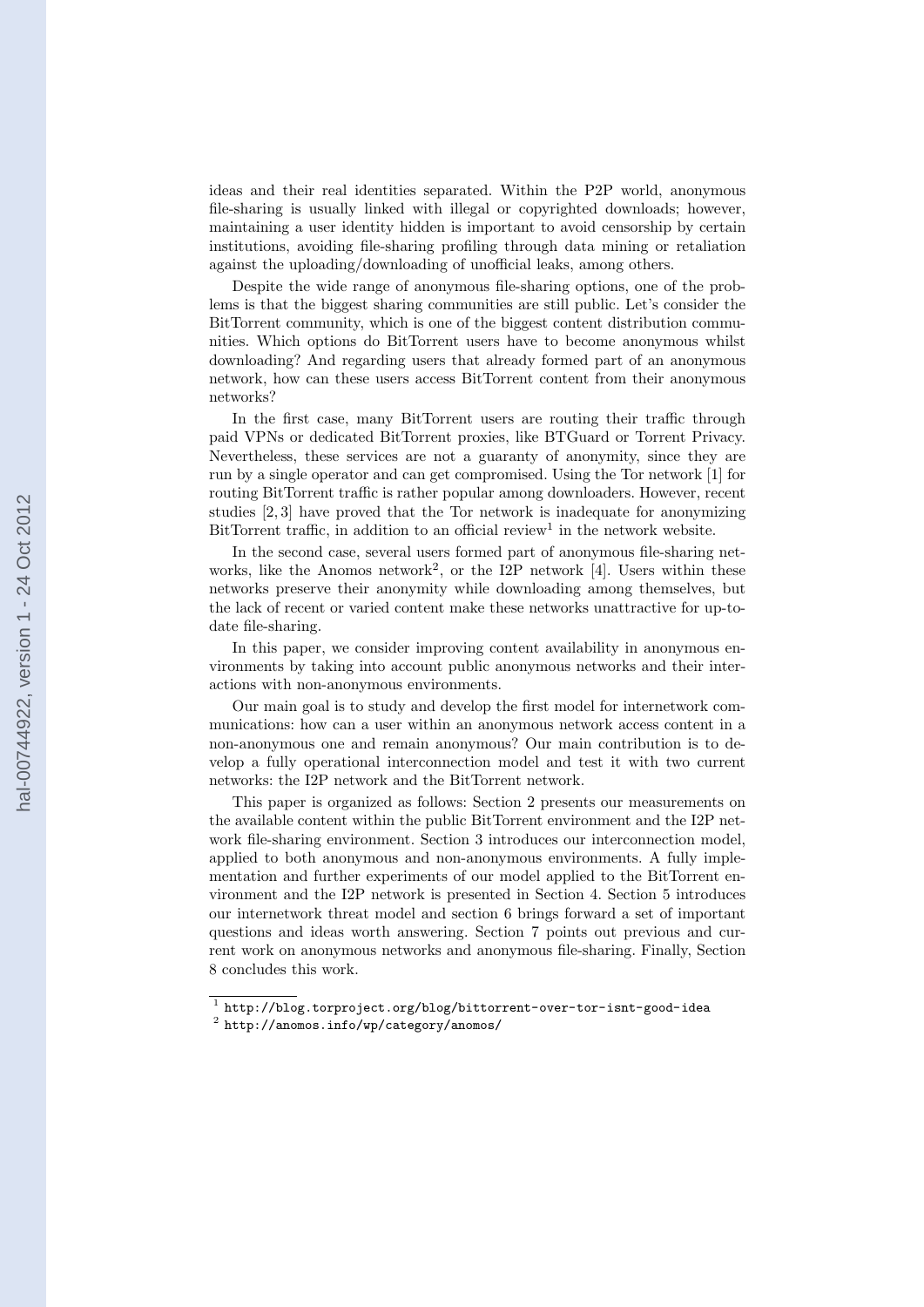# **2 Content Availability**

It is fairly normal that popular content gets available first in public communities rather than in anonymous networks. We conduct a 30-days measurement to determine the rate of new content introduced per day in the public BitTorrent community, and in the I2P anonymous BitTorrent community.

We considered **Torrentz**, a major meta-search engine for BitTorrent content, which indexes torrent from various torrent sites, including *thepiratebay.org*, *mnova.eu* and *bitsnoop.com*. Regarding I2P, the **Postman** tracker was considered, which is the biggest BitTorrent tracker available within the I2P network.



**Fig. 1.** New Content

For this measurement, we consider 4 main content categories: Movies, TV shows, Music and Games. Figure 1 presents the amount of new content introduced every day in the BitTorrent public community and in I2P. There are, in average, 720 new torrents in Torrentz and roughly 8 new torrents in the Postman tracker every day.

|  | Trackers Movies TV Shows Games Music Total                                              |  |  |
|--|-----------------------------------------------------------------------------------------|--|--|
|  | $\boxed{\text{Torrentz}[21.11\%] \quad 47.45\% \quad 8.27\% \quad 23.15\% \quad 21648}$ |  |  |
|  | $\sqrt{\text{Postman} \cdot 48.30\%}$ 18.22\% 2.96\% 30.50\% 236                        |  |  |

**Table 1.** 30-days measurement

Table 1 presents the amount of new content per category for every tracker, along with the total number of torrents measured, in which barely the 1% of the torrents in Torrentz are present in the anonymous I2P tracker. Moreover, Torrentz reports 19 million active torrents, while the Postman tracker reports around 12000 active torrents. These results point out the lack of content within the I2P network, and support our idea of automatically introducing new content to the I2P file-sharing community.

# **3 Internetwork Model**

In this section we present our model to interconnect anonymous and public filesharing networks.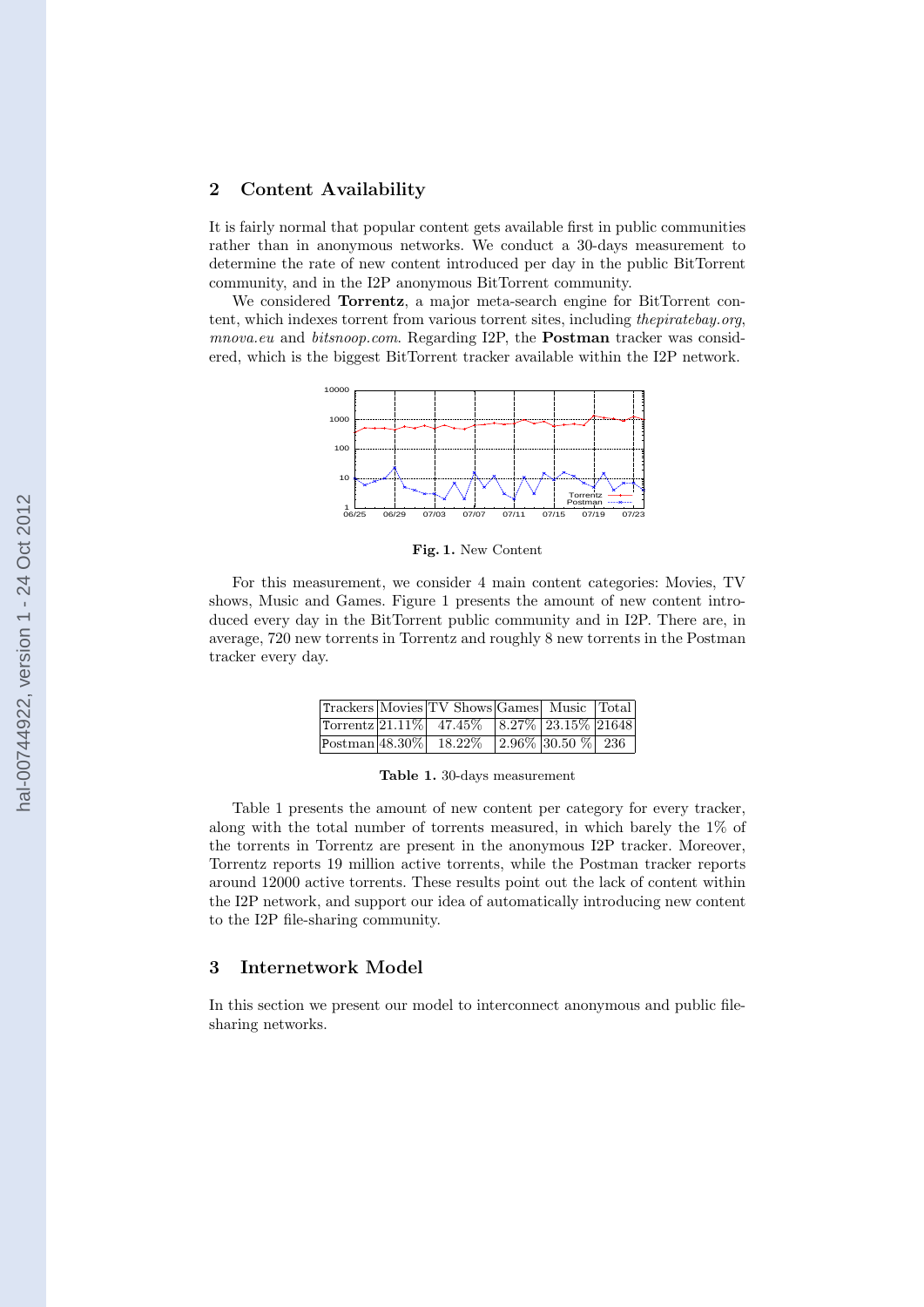

**Fig. 2.** Internetwork Scenario

We consider two networks A and B as shown in figure 2. Network *A* is a mixnet-based anonymous network, providing anonymity for its users while interacting among them: user  $UA<sub>1</sub>$  will be able to hide its location (normally its IP address) when contacting user  $UA_{2}$ .

Within the anonymous network, different users can have different anonymity settings, thus achieving more or less anonymity. Tunnels length in mixnet-based anonymous networks is one of the main factors affecting anonymity.

The network *B* is a non-anonymous network, in which users connect directly among them, without any IP hiding technique. If there is an interaction between the user  $UB_1$  and the user  $UB_2$ , both parties will know each other IPs.

# **3.1 Design goal**

Pfitzmann et al. [5] define **anonymity** of a subject as the impossibility to discriminate the subject among a set, called the *anonymity set*. **Unlinkability**, on the other hand, refers to the impossibility to link together two *items of interest* (e.g. a message, a user) from an attacker's point of view, for example determining that a message comes from a specific user. Our design goal is twofold. On the one hand, we aim to maintain the anonymity of a user  $UA_i$  while interacting with a user  $UB_j$  for the anonymity set:

$$
anonymity_set = \{UA_i, UB_j\} \ \forall i, j \tag{1}
$$

On the other hand, we seek the unlinkability among a download for a given content and an anonymous user. It means that from an attacker's point of view, it must not be possible to determine which anonymous user in network *A* is downloading which content in network *B*.

### **3.2 Bridging model**

For two users in different networks to interact, we need a *bridge*. A bridge is a component that allows internetwork traffic by actively participating in both networks. A bridge does not merely forward traffic, but can take decisions for improving the bridging, such as caching particular content, sharing content with other bridges, exchanging bridging information with other bridges or providing a tracker-like functionality among users.

Three different bridging approaches could be considered: on the one hand, a single bridge is a simple option, but it does not scale properly under network growth, especially if we think about different sets of users accessing different set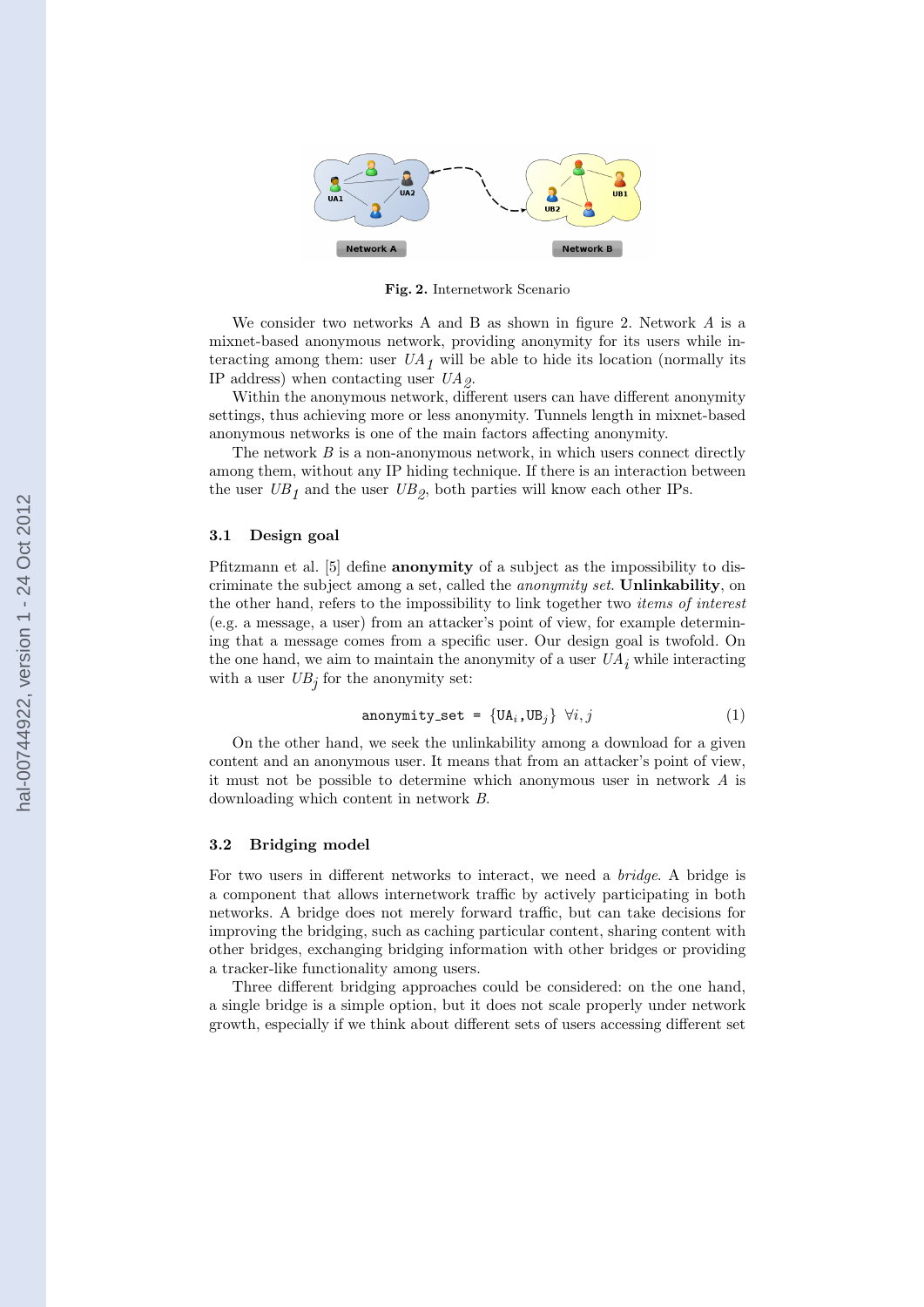of content and the bridge managing all of these interactions at once. On the other hand, every user can perform its own bridging, which is an approach that clearly scales, but introduces new problems regarding a user anonymity.

The third option, and the one we consider to be the most proper and accurate solution for our internetwork model, is an overlay of bridges. Figure 3 presents our model for anonymous internetwork file-sharing. It is divided into three components, the anonymous network, the non-anonymous network and the set of bridges, and presents the following properties:



**Fig. 3.** Internetwork model

**File-sharing protocol.** Users in both networks use the same file-sharing protocol to communicate, therefore a bridge only speaks a single file-sharing protocol.

**Bridges deployment.** Bridges are dynamic and can be started on demand.

**Interaction point:** A bridge is the only visible component for both networks: users will only see these bridges (probably a sub-set of the total bridges) as the only connection point with the other network.

**Number of bridges.** The minimum number of bridges required is defined in (2), where UA is the number of users in network A to interconnect, MUA is the maximum number of users a bridge can manage in network A, UB is the number of users in network B to interconnect and MUB is the maximum number of users a bridge can manage in network B.

$$
nb\text{-bridges} = \text{MAX}(\text{#UA}/\text{#MUA}, \text{#UB}/\text{#MUB})
$$
 (2)

Taking as an example figure 2 and assuming a single bridge can manage two anonymous users and one non-anonymous user at a time, we need  $nb\_bridges =$  $MAX([3/2], [3/1]) = MAX(2,3) = 3 \text{ bridges to manage a full interconnection.}$ The maximum number of users a bridge can manage depends on the network itself: we probably need less bridges in a file-sharing network than in a realtime video network with the same number of users, since the *throughput* in a file-sharing environment is less critical and bridges can manage more users.

A bridge has an available bandwidth, and we can think on adding extra bridges to an existing interconnection so as to increase the total available bandwidth. If b bw is the bridge's available bandwidth, the total available bandwidth with X bridges will be  $BW(b_b w, X) = b_b w * X$ . Thus further bridges can be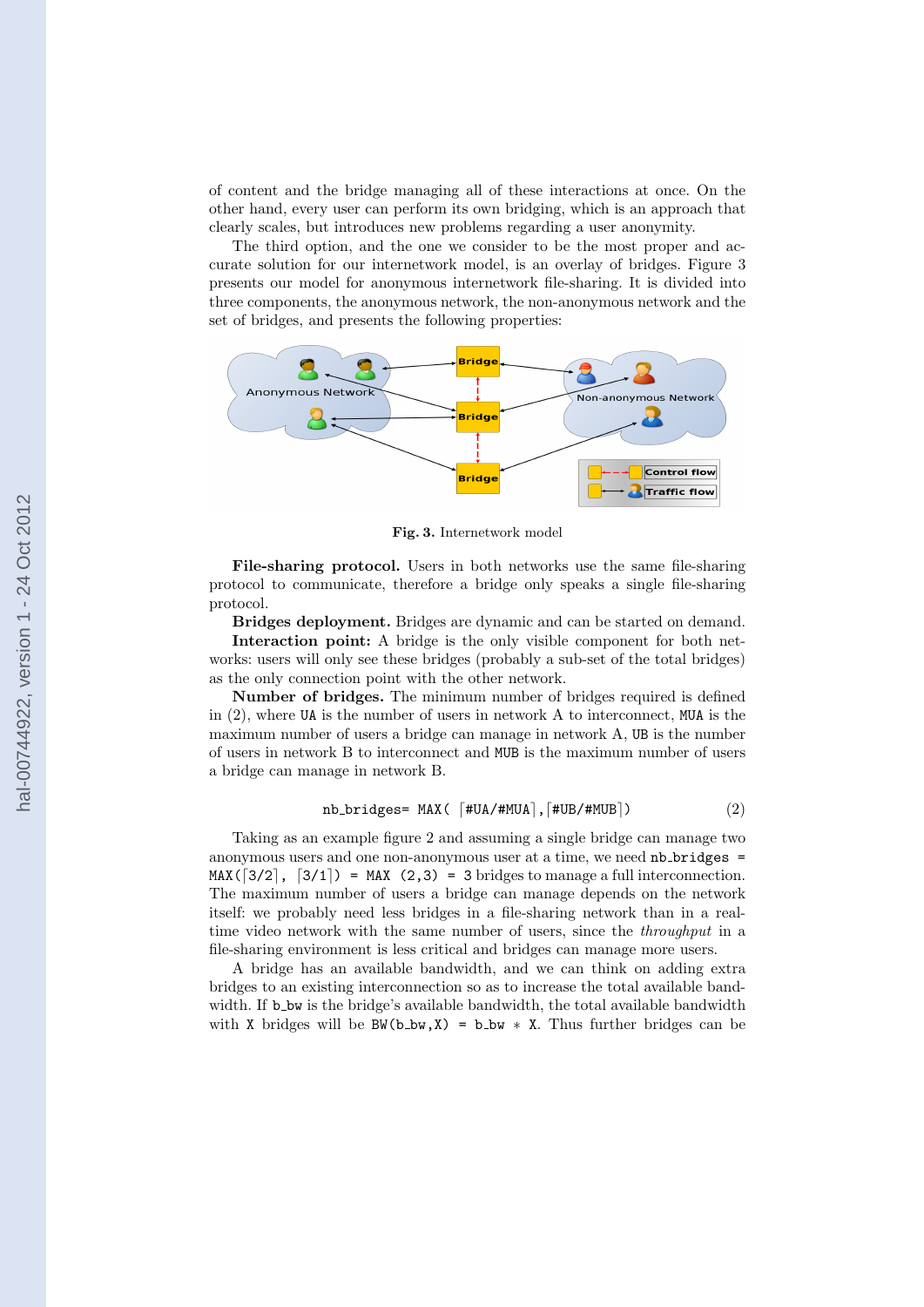added to increase the total available bandwidth within an interconnection, an interesting characteristic in file-sharing networks.

### **3.3 Bridge anonymity**

Bridges have their anonymity decreased to zero, being that they connect directly to the public network. Nevertheless, this property does not affect the anonymity nor the unlinkability provided by our design.

On the one hand, anonymous peers use the anonymity chain provided by the anonymous network to connect to our bridges, therefore the anonymity of these anonymous peers is maintained within the anonymity set. Even by placing a malicious bridge, an attacker can not de-anonymize an anonymous user.

On the other hand, from an attacker's point of view, it can only link a download for a given content with a particular bridge and not further, thus achieving the required unlinkability between anonymous users and public content.

# **4 Interconnecting I2P and public BitTorrent Swarms**

In this section we apply our model to an existing environment and evaluate its performance.

#### **4.1 The I2P network**

We focus on the I2P network, a low-latency network layer which provides anonymity for identity-sensitive applications. This network provides a set of built-in applications, such as P2P clients, an email client and an IRC client. Within I2P, users can, for example, use a BitTorrent application to share content, as in any normal BitTorrent environment, forming normal BitTorrent swarms, called *I2P swarms*. I2P users can not access non-I2P content and vice-versa.



**Fig. 4.** Bridge incoming/outgoing tunnels

It means that if the latest Ubuntu distribution, for example, wants to be shared within I2P through a torrent, an I2P user needs to 1) download the file through a non-anonymous source, like with a simple BitTorrent client, 2) create the torrent file for that file and publish it in the I2P torrent tracker and 3) host and share this file throughout the time it will take to spread the file to other I2P users.

This procedure to add new content in the I2P network requires a dedicated user to bootstrap the content and host it throughout several downloads for remote users. It has several disadvantages: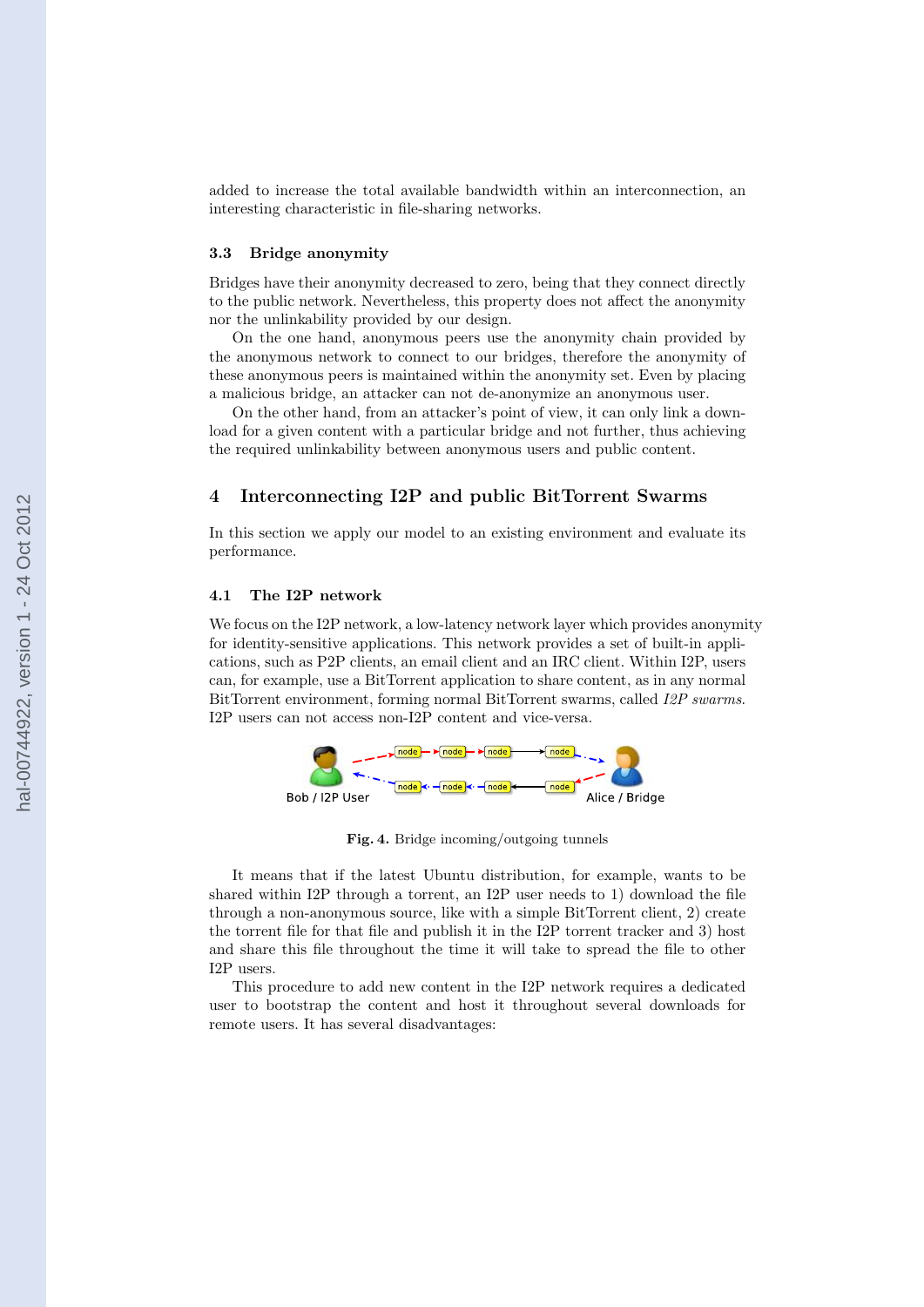- **Active participation:** A dedicated I2P user is required to perform every previously mentioned step to add new content.
- **Exposed identity:** This dedicated user needs to download the file from another source, probably a non-anonymous one, exposing its identity.
- **Reduced sources:** During the initial downloads, this unique peer will be the only available source of the content. If this user goes offline, the downloads will stall.



**Fig. 5.** Internetwork model applied to I2P and BitTorrent

I2P is a mixnet-based network, which uses a series of *tunnels* to route traffic within the network. These tunnels are formed by the I2P users and allow an indirect communication between two users. Figure 4 presents a simple tunneloriented I2P communication, in which Bob defines a 2-hop tunnel for its incoming and outgoing communications, while Alice defines a 0-hop tunnel. The anonymity of a user is based on the length of its tunnels: choosing the right length of a tunnel is a tradeoff between speed and anonymity that needs to be taken into consideration every time a user runs the I2P software.

An I2P user has a *destination* associated, which replaces the normal IP address within the network: an I2P user receives data to/from a destination and no longer to an IP address.

## **4.2 Bringing together I2P and BitTorrent swarms**

We consider the normal BitTorrent network as the non-anonymous network, which is formed by several swarms, sharing thousand of different files at any moment. Our model will be applied to both these networks so as to allow anonymous I2P users to join any normal BitTorrent swarm while maintaining their anonymity.

Figure 5 presents a graphical view of our architecture with these two networks. I2P swarms will be able to connect to BitTorrent swarm thus forming an unique swarm, composed with both types of users, anonymous and nonanonymous. On the one hand, our bridge has 0-hop inbound/outbound tunnel to increase its throughput. Since a bridge directly connects to BitTorrent users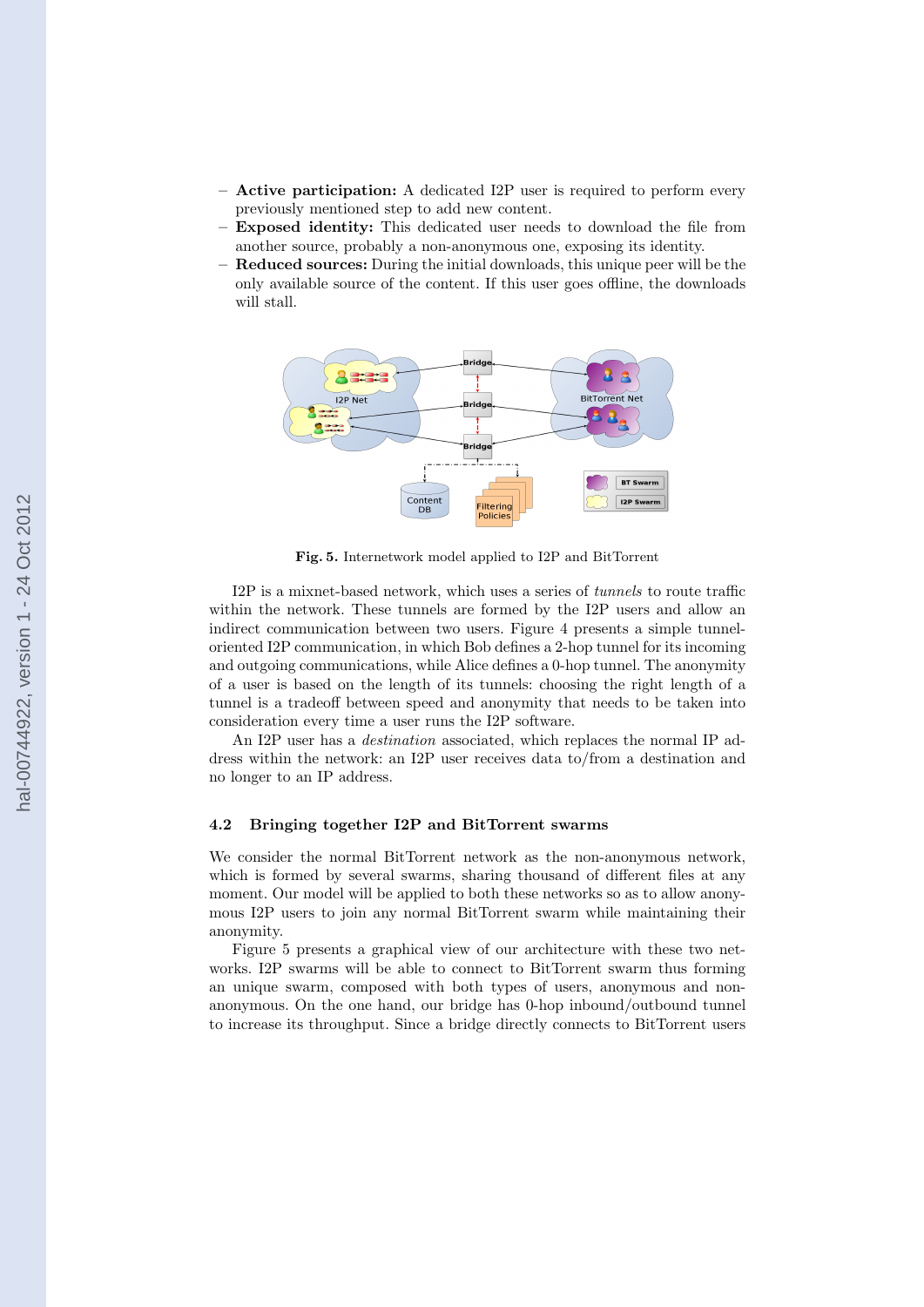with a non-anonymous connection, there is no need to maintain its anonymity within the I2P network

On the other hand, I2P users will keep connecting through their self-defined inbound/outbound tunnels, thus preserving their anonymity intact.

Based on our preliminary tests, we consider a value of 40 connections between a bridge and I2P/BitTorrent users to begin with, despite current BitTorrent clients easily manage above 80 connections per swarm. Current work includes testing a bridge with extra I2P/BitTorrent user connections, and determining how these further connections impact the performance.

Therefore the number of bridges required for interconnecting a given swarm is now  $nb\_bridges(UA, UB) = MAX(UA/40, UB/40)$ .

#### **4.3 Copyrighted content filtering**

Since we allow P2P traffic to move between networks, we consider it is highly important to take into account copyrighted content, which can not be freely and legally distributed.

We put in place a database, which holds the *infohash* (the BitTorrent identifier for a given content) for different content, organized in categories, such as movies, music, games, TV shows, software, etc. The content can be a copyrighted book not authorized for free distribution, or it can a content suitable for free distribution, such as the HD space mission footage from NASA. An simplify extract of the non-copyrighted content list from our database can be downloaded from http://i2pstats.loria.fr/bridging/

*Filtering policies* are used to discriminate which content to bridge: a bridge operator might want to avoid bridging the space missions from NASA, or just want to bridge non-copyrighted music. Thus, every one of our bridges periodically queries the database for new content, and based on its own filtering policies, it accepts or denies bridging particular contents.

Currently, we only provide filtering policies to filter content by category, however current work is focused on developing further complex conditions for content filtering. Examples of filtering policies can be found in the previously mentioned website.

Figure 5 shows only one bridge accessing the content database for simplification. However, every bridge accesses this database and holds its own filtering policies.

#### **4.4 Bridge operation improvements**

We improve our bridge over a regular BitTorrent client in two ways.

**Full piece request.** A BitTorrent peer will normally request different blocks for the same piece (A BitTorrent piece is divided into blocks), before choosing the next piece to download. When a bridge receives a block request from the I2P side, it downloads the entire piece from the BitTorrent side, thus following requests will be answered with no delay from the bridge.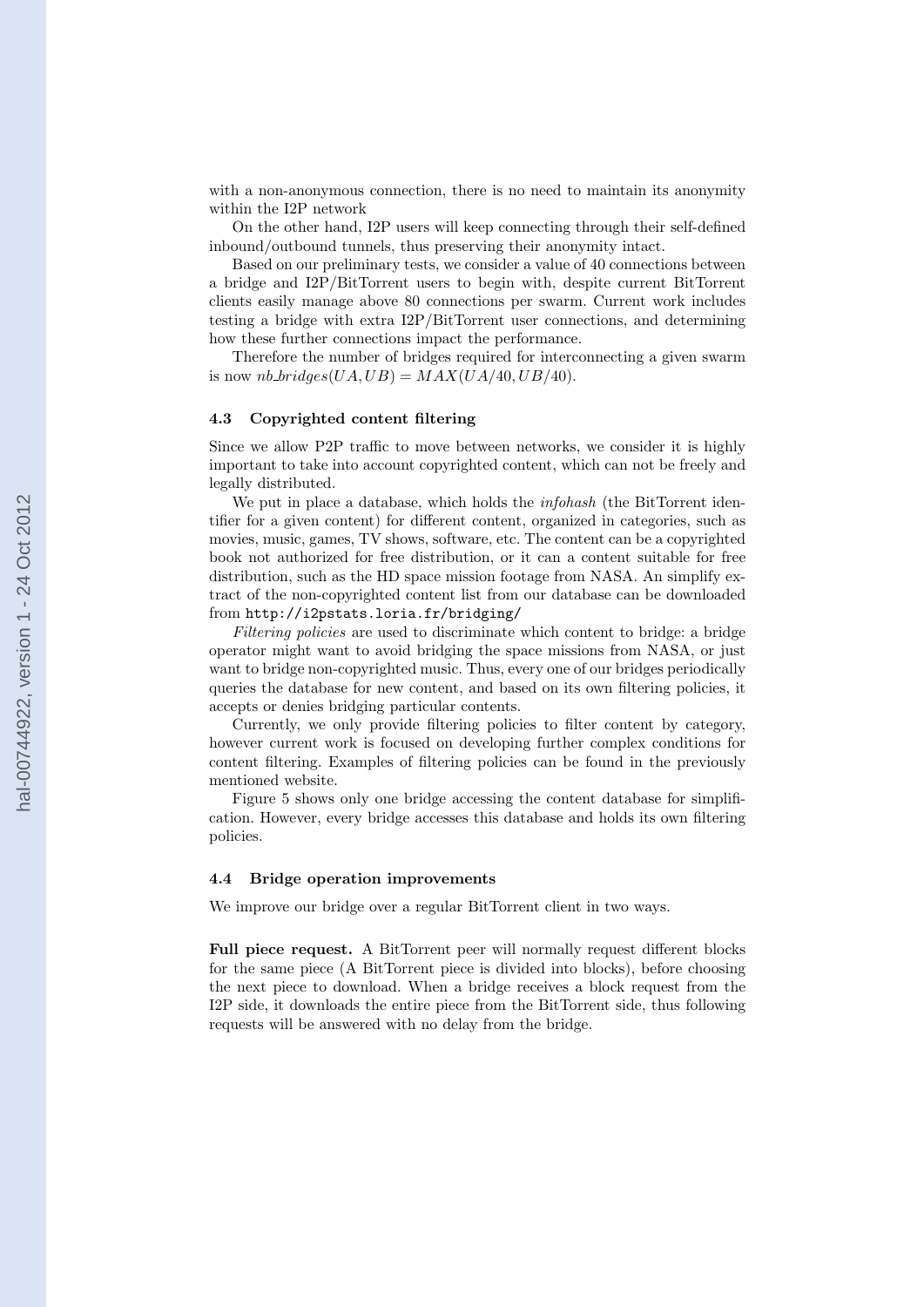**Piece caching.** A bridge operator might choose to perform *piece caching* to improve the time response for piece requests coming from the I2P network. We currently define two possible caching policies. The first policy states that every requested piece should be stored for a small period of time, normally 60 seconds. The second policy specifies to take into consideration the *rarest pieces*, and only store them in the cache. The BitTorrent's rarest first algorithm [6] states that a peer will choose to download those pieces which the fewest of their connected peers have. We consider the same set of pieces, and keep in the cache only those pieces for an interval of time, normally 120 seconds.

## **4.5 I2P User-Bridge interaction**

Figure 6 presents every step of an interaction between an I2P user and a bridge, which includes the following steps:



**Fig. 6.** Interaction between an I2P User and a Bridge

- **–** Step 1a: An I2P user requests bridging and if accepted, it requests the bridge I2P destination.
- **–** Step 1b: In case the bridge denies the request, the I2P user requests alternative bridges and executes step 1a once again.
- **–** Step 2: The bridge connects to BitTorrent users and the download starts. Both I2P and BitTorrent users can request pieces.
- **–** Step 3: Once the I2P user completes the download, it announces its new *Seeder* status to the bridge.
- **–** Step 4: When a new I2P user requests bridging, the bridge will return its destination and the one of the other I2P peer.
- **–** Step 5: The new I2P user connects to both the bridge and the existing I2P user and starts the download.

Step 4 presents the tracker functionality of the bridge, which keeps track of the I2P users sharing a given content. When an I2P user contacts the bridge, it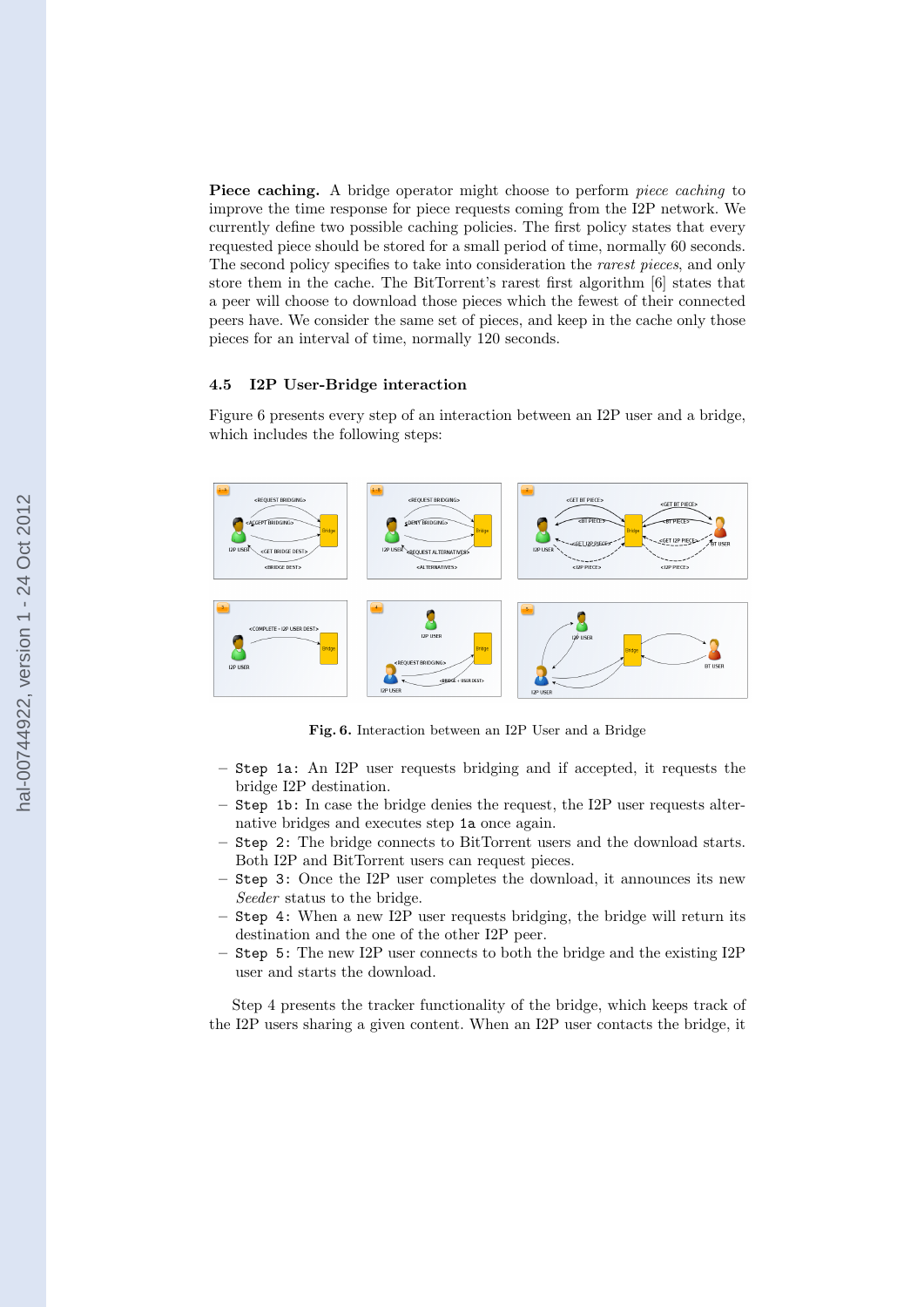will return not only the destination of its built-in I2PSnark client, but also the destinations of other I2P users (if any) already sharing that content. This way, I2P users will form an I2P swarm and be able to share pieces of the content among themselves.

### **4.6 Downloads measurements: Single bridge**

We chose the top 20 torrents from the Postman I2P tracker regarding swarm size within the I2P network (an average of 15 seeds in every swarm), and measured the download rates achieved during the downloads. Since the swarm speed is computed as the sum of every single peer connection, we considered both the total download rate of the swarm and of the fastest peer.

Figure 7 presents the results for normal I2P downloads. The fastest peer in every swarm presents an average download rate of 9 KBps, and the swarms a total download rate of 33 KBps. However, and in few occasions, we were able to achieve a 70 KBps download rate in the swarm (with 23 Kbps for the fastest peer) during a 5-minute period. If the I2P swarm is formed by several fast peers, with fairly fast bandwidth settings, it is possible to achieve higher swarm download rates, since the total speed is calculated as the sum of every peer in the swarm.



**Fig. 7.** I2P download rates

Figure  $8(a)$  presents the download rate achieved with one of our bridges along with the fastest measured I2P peer. In this case, the measurement configuration is, on the one side, a single bridge joining a BitTorrent swarm with one peer, and one the other side, an I2PSnark client, downloading a 10 MB BitTorrent file through our bridge.

After 26 downloads of the file, we measured an average download rate of 17 KBps from the bridge. During our measurements, in some occasions, we had an average download rates of 37 KBps, with peaks of 80 KBps.

We compare the fastest peer in a I2P swarm and our bridge: as expected and due to the 0-hop inbound/outbound tunnels in the bridge, the download rate achieved is higher, rising at almost the double of a normal I2P peer.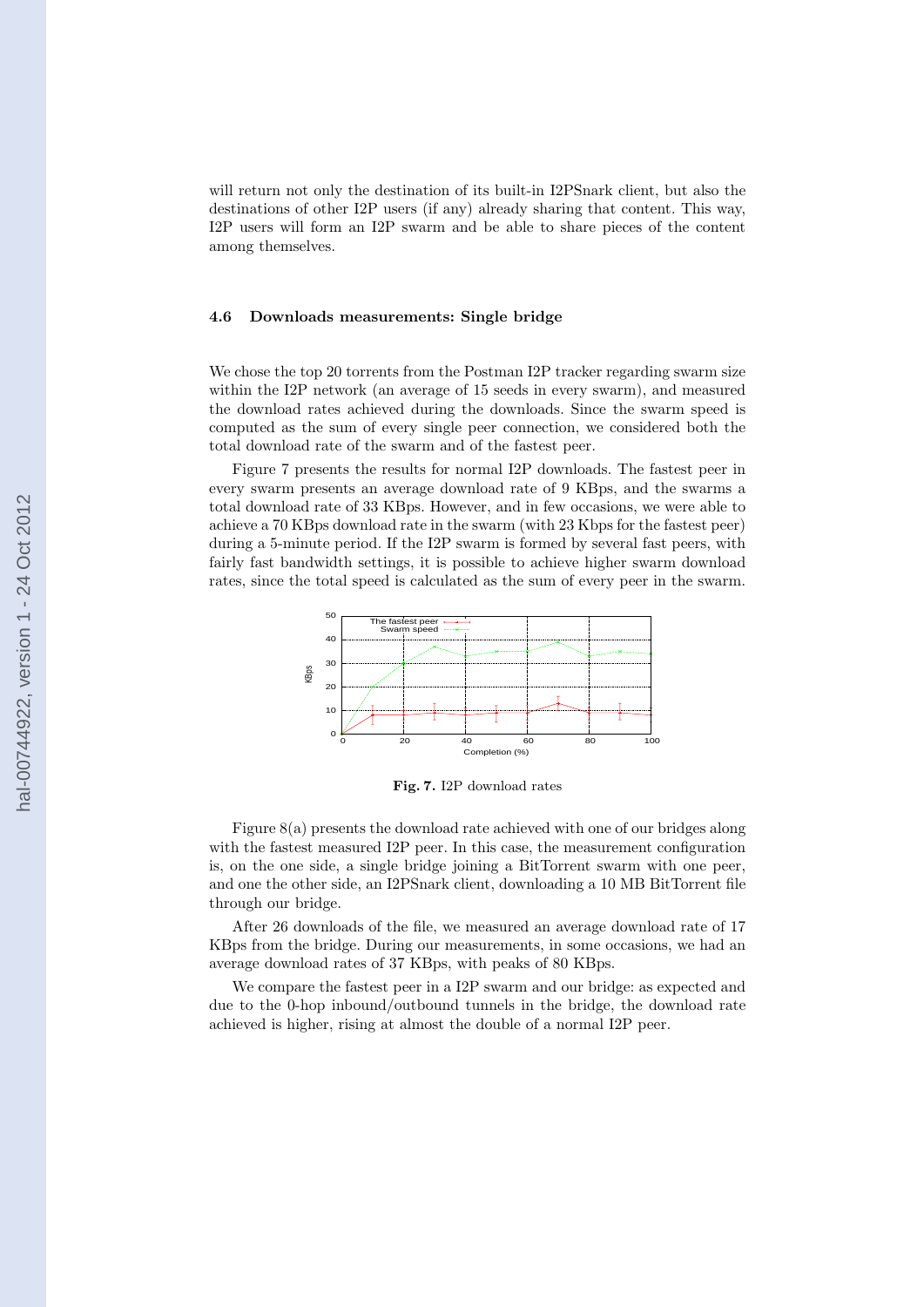#### **4.7 Downloads measurements: Several bridges**

We conducted a second measurement, in which we increased the number of bridges within an I2P swarm. We took the same configuration as before, which includes one I2P peer, one BitTorrent peer and now a set of bridges.



#### **Fig. 8.** Leasesets results

Figure 8(b) presents the achieved download rates with 2, 3 and 4 bridges, all bridging at the same time. As mentioned in section 3, the available download rate is proportional to the number of bridges present in the swarm. If a bridge normally achieved around 17 KBps, with 2 bridges we can have 34 KBps, with 3 bridges approximately 50 KBps, and so on.

Assuming we have a large set of available bridges, we can increase the minimum require bridges for an interconnection, define by equation (1), aiming only to increase swarm's speed.

### **4.8 Public bridge implementation**

Our internetwork model is fully implemented and freely usable. A slightly modified I2PSnark client can be downloaded from http://i2pstats.loria.fr/ bridging/, which includes the functionality to contact our bridges in case the user decides to download a non-I2P torrent. Otherwise, this modified client behaves exactly as any normal I2PSnark client.

Our current filtering policies only allow bridging a set of NASA space mission videos, which have been released into the public domain. The torrents for these contents are available in the previous mentioned website, or can be downloaded from http://www.mininova.org/.

Therefore, any I2P user can replace the original I2PSnark file with our modified version, load any of the provided torrents and initiate a fully anonymous download for public BitTorrent content.

A downloadable version of our bridge will be soon available in our website for any user willing to test it and improve the overlay of existing bridges.

# **5 Threat Model**

This section introduces our threat model, which is mainly focused on a malicious bridge operator.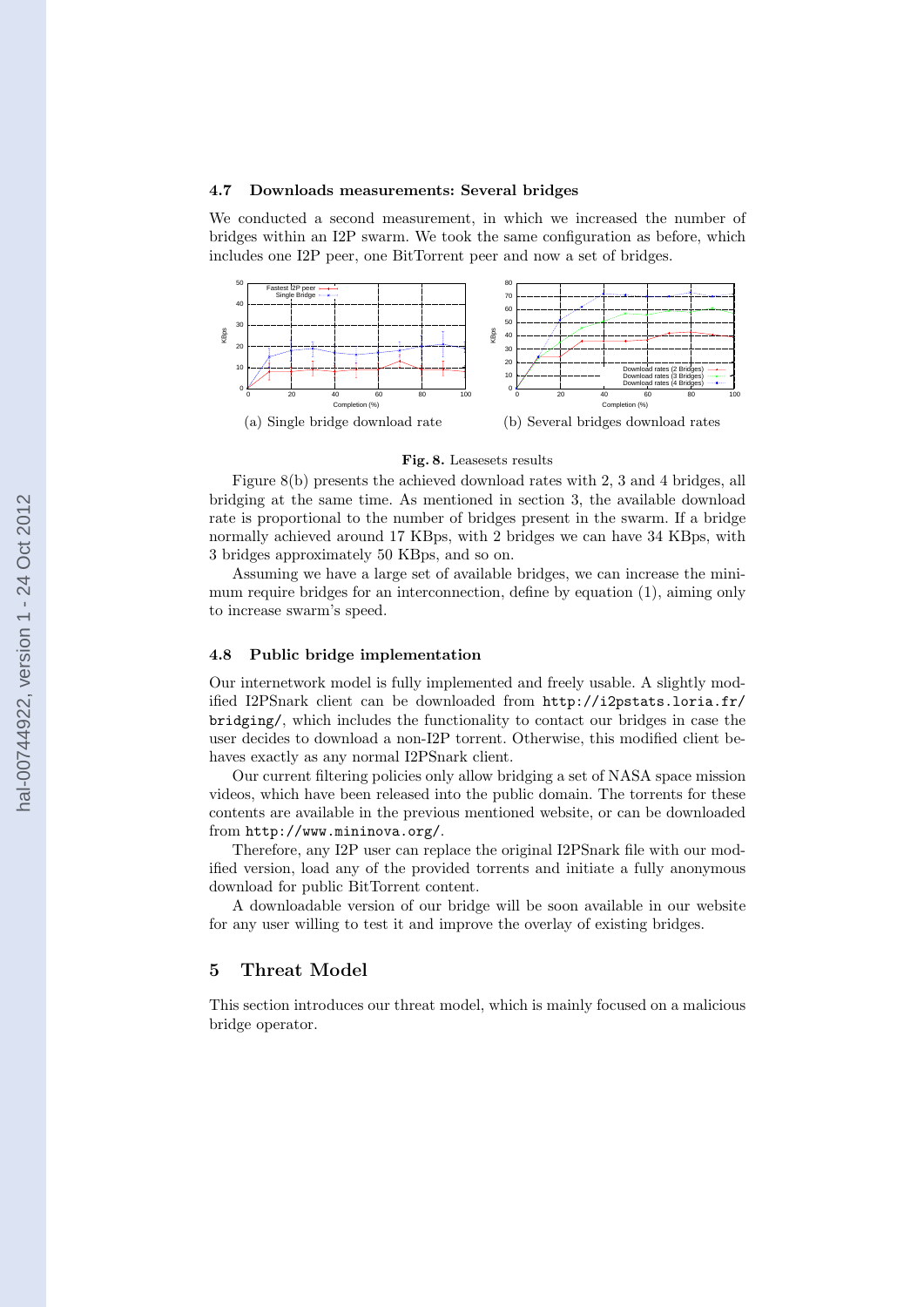#### **5.1 Malicious bridge**

Being our bridge implementation freely downloadable, it is possible to encounter a malicious bridge, aiming to perform either passive or active attacks, such as monitoring the downloads or de-anonymizing I2P users.

On the one hand, I2P users utilize tunnel-based channels to reach a bridge, as well as with any other remote I2P user. The anonymity achieved by an I2P user depends on its own inbound/outbound tunnels, and not on the remote I2P user tunnels, as mentioned in section 4.1. Therefore, a malicious bridge, who only controls its own tunnels, will not be able, under any circumstances, to de-anonymize an anonymous user.

On the other hand, we consider that maintaining a list of the current bridged content does not affect an I2P user, since a bridge will not be able to link a specific I2P user with a specific download.

#### **5.2 Monitoring public BitTorrent Swarms**

Since a bridge forms part of a public BitTorrent swarm, it can link any download with any BitTorrent peer involved in that swarm. However, any normal BitTorrent user can perform this task by joining any given swarm, and keeping track of its connected peers, an extremely simple technique for monitoring. Therefore, a bridge does not introduce new security threats for BitTorrent users.

# **6 Discussion**

In this section we answer a series of open questions we have considered within our work.

**Can a bridge operator be exposed to illegal downloads?** We enable a bridge operator to filter which content to bridge through *filtering policies*, which gives the bridge operator a total control regarding the allowed content. However, if no filtering policies are specified, a bridge will forward any type of content, which might lead to an illegal download. It is always possible for the bridge operator to argue *plausible deniability*, indicating that the P2P traffic is generated from third parties. An alternative option is to anonymize the outgoing traffic produced by a bridge by means of another anonymous network layer or proxy, which reduces throughput, but increases the anonymity of the bridge operator.

It is important to notice that merely anonymizing BitTorrent traffic with an anonymous layer, such as BitTorrent traffic over Tor, is not enough to achieve an anonymous download. We provide both anonymous content indexation and anonymous content distribution, whereas the previous approach only provides anonymous content distribution.

**Why is the I2P network more suitable for file-sharing than other networks?** In this work we selected the I2P network based on its features: a strong anonymity for the end user, a fairly complete threat model and its built-in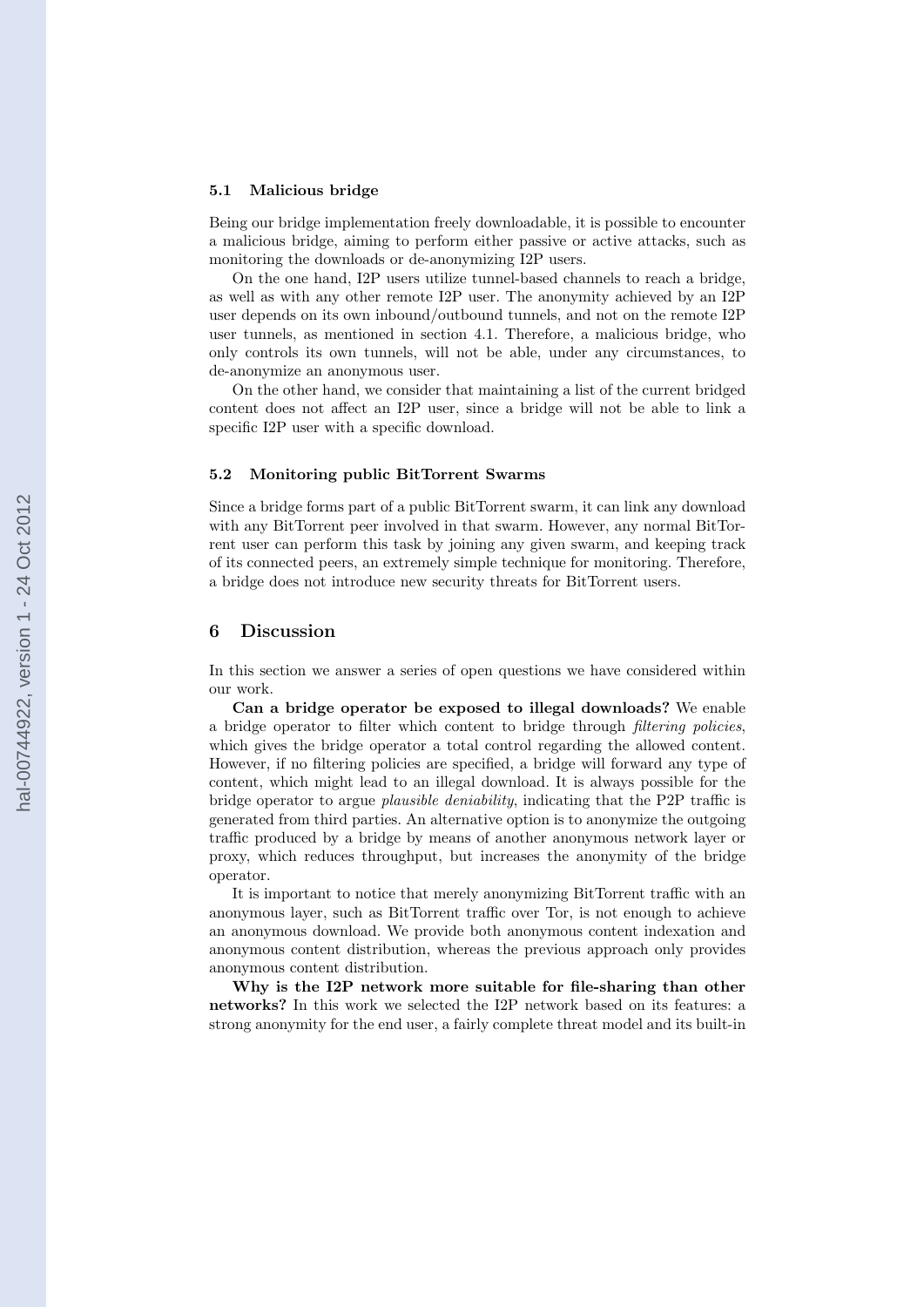features, such as email, IRC and file-sharing applications. The I2P network has seen a considerable increase in its user base during the last months, reaching approximately 15000 users, which clearly indicates that the network is growing, making it an interesting target for research.

**How is our bridge different from an open proxy?** A proxy is one of the options that users have to hide their real IP addresses, for achieve anonymous filesharing, for example. A user can route *any kind* of traffic through this proxy, not only BitTorrent traffic. However, our bridge is enhanced for BitTorrent traffic, incorporating features such as *piece caching* and *tracking capabilities*, allowing a complete anonymous network to access public content. The alternative would be for every user to use an open proxy to route their traffic, leading to a set of Ad hoc independent connections rather than a smart interconnection of networks.

# **7 Related work**

There have been several efforts for achieving anonymous file-sharing, from dedicated anonymous networks, to proxies and network layers.

Anonymous networks, such as Freenet, I2P [4] or GNUnet, allow users to anonymously share content within the network limits. These networks are not usually proxies for the World Wide Web, and the only available content within these networks is that one that has been previously inserted in them.

Freenet [7] is a peer-to-peer decentralized and distributed data storage, mainly designed as a censorship-resistant platform. The network can be used in *darknet mode* or *opennet mode*, however in both cases only previously added content to the Freenet network can be accessed.

GNUnet [8] is platform for anonymouos file-sharing, with support for a *darknet mode* operation as well. As with Freenet, GNUnet does not have any proxy for the regular Internet, therefore internetwork file-sharing can not be performed.

Public proxies such as JAP, or networks layers such as the Tor network route a user's traffic between different intermediate nodes, thus hiding the IP of the user from the destination of the traffic.

JAP [9] uses a sequence of anonymization proxies or also called a *mix cascade* to provide pseudoanonymous web browsing. A user can select among a set of fixed cascades to communicate with another user, which basically groups users into large anonymity sets.

The Tor network [1] provides a circuit-based anonymous communication service based on the onion routing [10]. It has been widely adopted and it is one of the principal options for pseudoanonymous web browsing.

A user seeking anonymous file-sharing can use these types of system to hide its real IP, while accessing content in the World Wide Web. However a major problem with these low-latency anonymous systems is that they are vulnerable to traffic confirmation or *end-to-end correlation* [3], which can affect the anonymity achieved while downloading.

Internetwork file-sharing, on the contrary, has not been widely explored.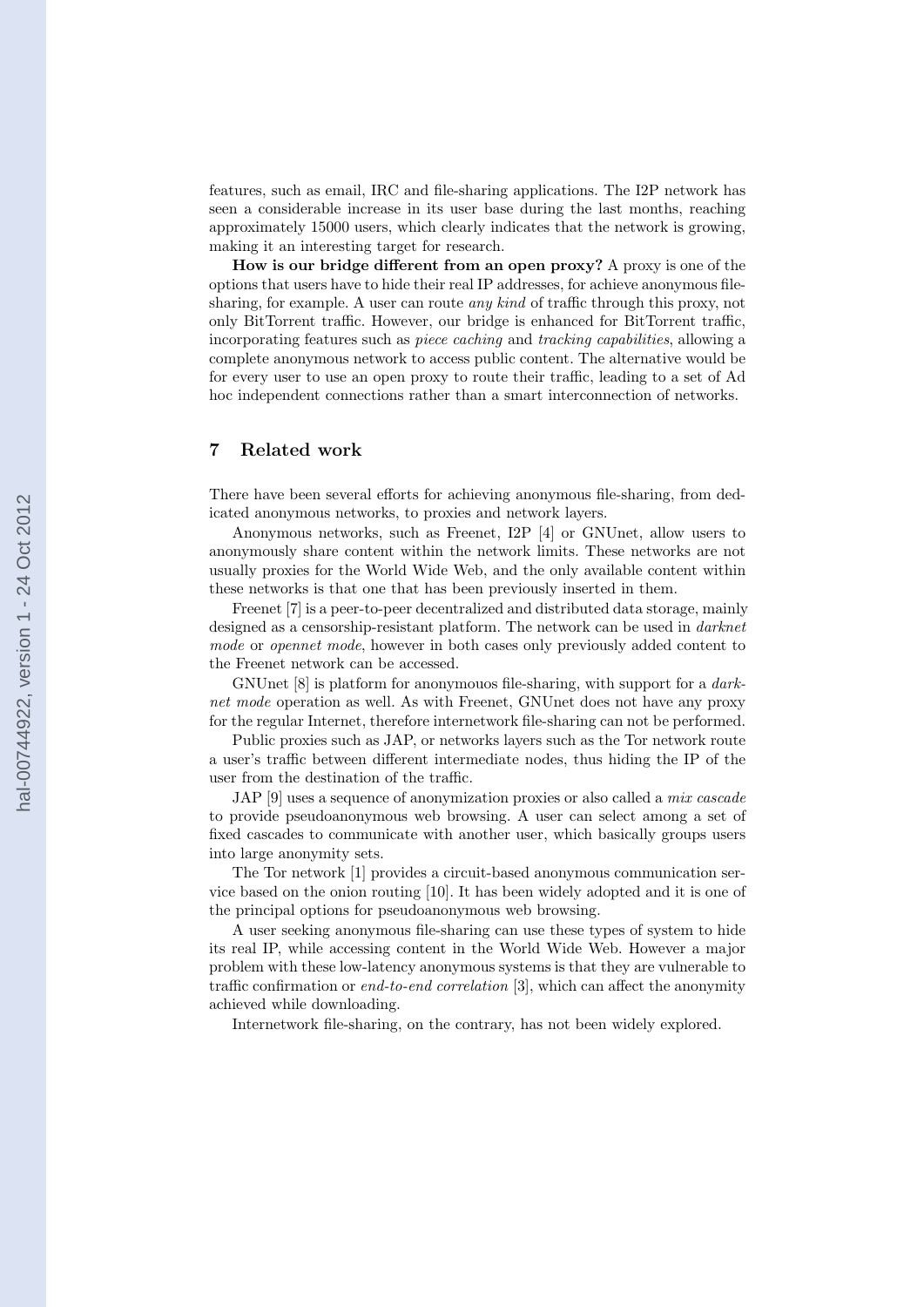OneSwarm [11] proposes a privacy-centered file-sharing protocol, allowing a user to specify the level of trust with other peers in the OneSwarm network, as well as with the data a user keeps: this data can be publicly shared, anonymously shared or shared with some restrictions.

However, OneSwarm does not allow active interconnection between two networks. The user has to bootstrap new content in the network and make it available for the rest of the users, exposing itself to a non-anonymous download. Additionally, Prusty et al. [12] demonstrate that OneSwarm's vulnerability to traffic analysis is greater than previous reported in [11].

### **8 Conclusion**

We tackle the problem of improving content availability in anonymous environments, by interconnecting an anonymous network with public Swarms. By bringing together I2P Swarms along with BitTorrent Swarms, we enable a secure content indexation along with an anonymous content access, as opposed to file-sharing over the Tor network, which only enables anonymous content access.

With our model, I2P users are now able to access non-anonymous BitTorrent content without compromising their anonymity. We have shown that the download rate with a single bridge is enough to download a 700 MB file within 10 hours, which is fairly acceptable considering it is an anonymous download. Additional bridges can be placed to increase the overall bandwidth of a swarm.

On the one hand, I2P offers both TCP and UDP transport protocols, which allows *all* BitTorrent traffic to be routed through the network, in contrast with Tor. On the other hand, a user can achieve a few hundred KB/s when routing its BitTorrent traffic over Tor, which is significantly faster than in our case. Bandwidth rates within I2P depends on the number of fast peers, and as the network gains more users, it will offer higher bandwidth rates.

Future work consists in improving our content checking mechanism, including RSS feed-like approaches, to automatically update our content database with new and current content.

Additional future work consists on evaluating bridge interconnection towards three main directions:

**Bridging network awarenesses.** When an anonymous user requests bridging for a given content, a bridge can check whether other bridges are already dealing with this content and forward the request.

Pieces sharing. Since several bridges can be present in a given swarm, they can share different pieces of a same content depending on the requests they receive. If a user requests a piece which is no longer available in a given bridge, the bridge can obtain it from another bridge directly and forward it to the user.

**Handoffs.** When overloaded, a bridge can request another one to take over an internetwork connection and reduce its load.

**Acknowledgment:** We thank to Tarang Chugh for his valuable reviews and his work during the bridge implementation process.